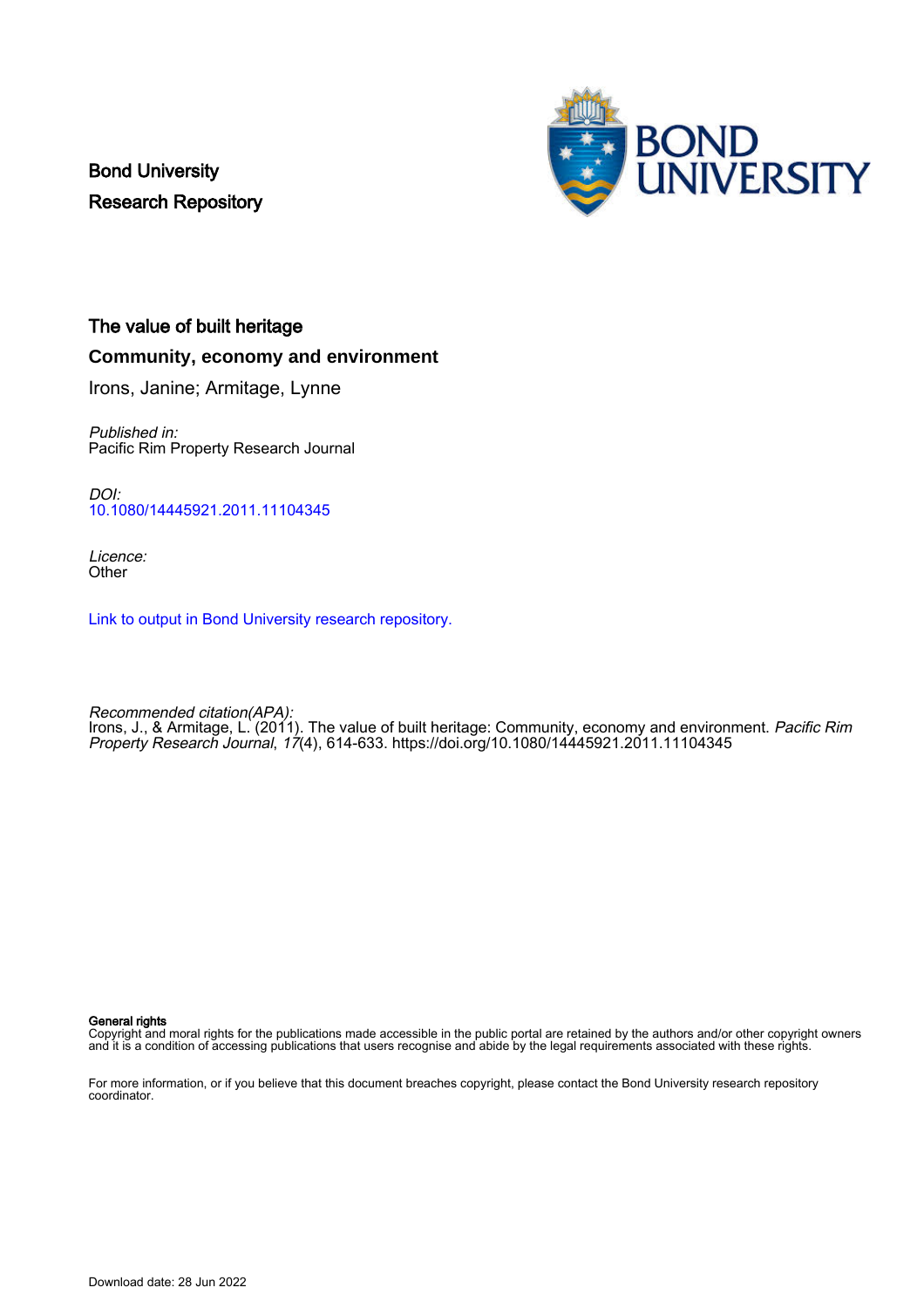# **The value of built heritage: Community, economy and environment**

Janine Irons, Curtin Business School, Curtin University, Perth and Lynne Armitage, Institute of Sustainable Development and Architecture Bond University, Queensland

Lynne Armitage@bond.edu.au (corresponding author)

#### **Abstract**

Whilst legislatures at all levels of Australian government have been slower to establish heritage protection than many other OECD countries, the community's commitment predates identifiable involvement by government in the conservation arena by more than two decades as illustrated by the foundation, in Sydney in the mid 1940's, of the National Trust of Australia (AGPC 2006). It was not until the 1970's that formal frameworks were established through statutory control mechanisms for the identification and protection of Australia's rich stock of heritage places (Irons and Armitage 2010). Similarly, at the professional level, the relatively recent emergence and dissemination of standardised approaches to valuation and management practices for heritage property (e.g. IVSC 2007; API 2008; RICS 2009) across international boundaries is an acknowledgement of their special value and – to some extent – demonstrates a recognition of characteristics which are shared by diverse cultures (Armitage and Yau 2008).

Set within the context of Australia's commitment to the Kyoto protocols, requiring signatory countries to meet mandated reductions in the use of non-renewable resources, the potential opportunity cost savings achievable by the more effective use of existing built structures has re-emerged as an area of interest. The objective of this paper is to review the multifaceted elements which contribute to our perceptions of heritage reflecting values which incorporate yet transcend the merely economic (Ashworth 2002) within this contemporary perspective of the role of heritage property identified above. This paper draws upon a rigorous study (Irons 2008) which investigates in detail the effect of local heritage listing on the single family dwelling. The paper identifies the framework of heritage management in Australia and considers the many meanings of the relevant terminology. Concepts of *cultural heritage*, of *place* and of *significance* are discussed providing a preface to a review of the value of heritage from a number of perspectives. In an age of increased sensitivity to profligate resource consumption, this traditional view is then extended to consider the potential environmental benefits of heritage conservation, contributing a contemporary commentary to some economic, social and professional concerns and reflects upon the challenges of the journey yet to come.

**Keywords:** Australia; built heritage; heritage and environment; heritage significance; heritage value; property value.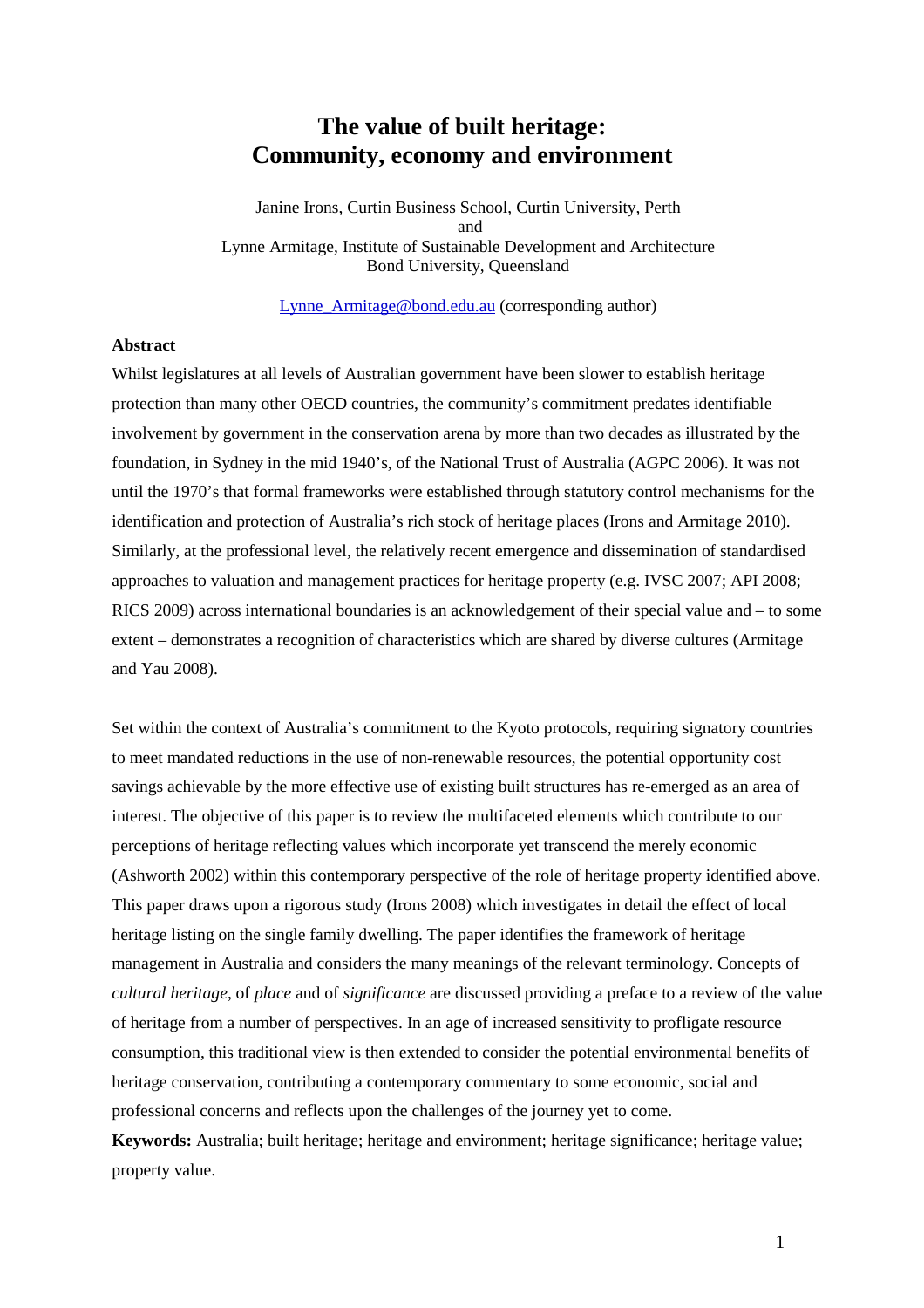#### **1 Introduction**

Set within the context of Australia's commitment to the Kyoto protocols, requiring signatory countries to meet mandated reductions in use of non-renewable resources, the opportunity cost savings potentially achievable from the more effective use of existing built structures have re-emerged as an area of interest. The objective of this paper is to review the multifaceted elements which contribute to our perceptions of the value of heritage which incorporate yet transcend the merely economic (Ashworth 2002) within this contemporary perspective of the role of heritage property identified above. This paper draws upon a rigorous empirical study (Irons 2008) which investigates in detail the effect of local heritage listing on the single family dwelling. After discussing some general principles of conservation and management, and considering the often competing arguments of preservation and conservation, some of the many meanings of the term *heritage*, concepts of *cultural heritage*, of *place* and of *significance*, are defined. The section following then identifies a range of potential benefits of heritage conservation, contributing a contemporary commentary to elements of economic, social and professional concerns in an age of increased sensitivity to profligate resource consumption and reflects upon the challenges of the journey yet to come.

#### **2 Managing heritage: What do we mean by** *heritage***?**

Gazetted in 1975, the *Australian Heritage Commission Act* (AHC Act) initiated the heritage legislative system at the national level and whilst this statute has been superseded, subsequent legislation has reaffirmed the tenets of the Act. The *Environment Protection and Biodiversity Conservation Act 1999 (Cth)* (EPBC Act), for example, provides a more contemporary reinterpretation of the original definition offered by the AHC Act. Section 528 of the EPBC Act defines the *heritage value* of a place as including the 'place's natural and cultural environment having aesthetic, historic, scientific or social significance, or other significance, for current and future generations of Australians'. The EPBC Act also provides for a formal broadening in Australia's heritage focus and offers a more appropriate and inclusive contemporary interpretation of heritage with Indigenous heritage value being specifically referenced and defined within the EPBC Act.

For the purposes of the EPBC Act, *environment* includes the 'heritage values of places' (s. 528). As such, *heritage*, or more precisely *heritage value* is formally recognised as comprising a component part of the environment. A common misconception, rooted in the origins of heritage conservation practice, is that the terms *heritage* and *historic* are synonymous. This has the effect that 'heritage means old' and results in a mistaken interpretation all too often adopted.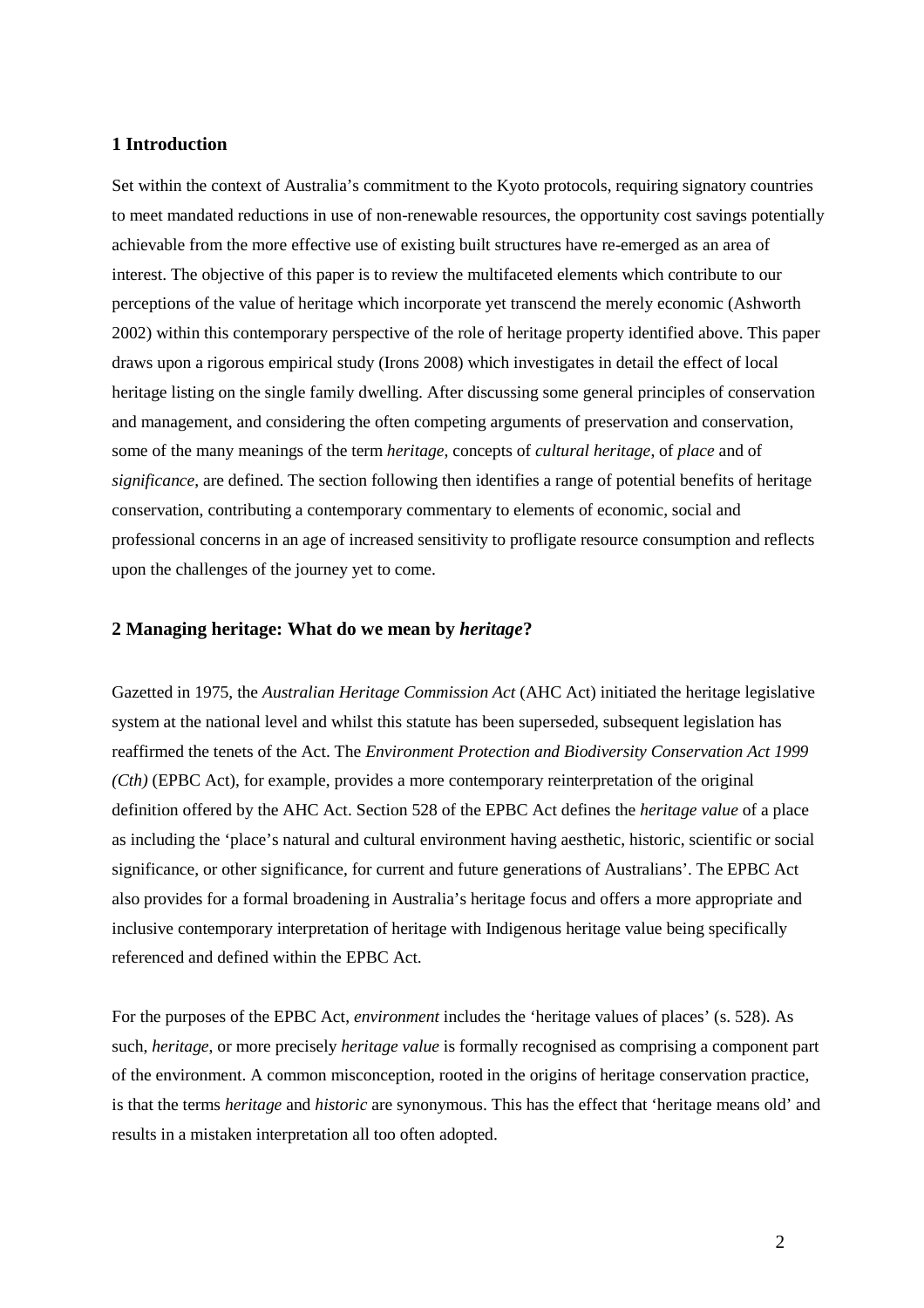When discussing the development of the heritage frameworks in Australia, the role of the Burra Charter (Australia ICOMOS 1999) must be recognised as an authority. It is an internationally recognised guiding document that defines the basic principles, processes and practices to be followed in the conservation of Australia's heritage places. The Burra Charter is widely accepted and adopted as the standard for best practice in the heritage and conservation fields. The principles and definitions contained within the Charter have been very influential in framing Australia's system of heritage conservation. In particular, much of the heritage legislation enacted at federal and state government levels is written in the spirit of the Charter and much of the content of the statutes closely mirrors the definitions and guidelines laid down within the Charter. (Adapted from: HCWA 2005)

Aplin (2002) discusses some general principles of conservation and management, drawing on both the Burra Charter and on various statutory definitions, defining *conservation* at page 69 as

> – all the processes of looking after a place so as to retain its cultural significance … including maintenance and may according to circumstances include preservation, restoration, reconstruction and adaptation … commonly a combination of more than one of these.

As such it is viewed as the 'overall process of caring' in order to retain significance which may require varying degrees of intervention for natural as opposed to built heritage with the latter being likely to be protected from the effects of aging by physical maintenance and replacement and management strategies for continuing occupation and use where this contributes to the significance of the place, as is frequently the case for places of cultural significance.

*Preservation* is defined by Aplin (2002:71) as 'maintaining the fabric of a place in its existing state and retarding deterioration.' Preservation is again closely linked to maintenance but the extent of intervention may be not merely restricted to keeping the fabric in good condition but to actively engage in avoiding damage or further deterioration. Whilst this would not extend to remedying prior deterioration – which would amount to restoration – a focus on damage limitation could result in the withdrawal of access rights to the public which can result, when applied insensitively, in community outrage. In practice such draconian measures tend to be restricted to situations of self-evident need and applied in only the most extreme of circumstances.

Whilst early conservation efforts focused almost exclusively on the protection of old buildings, heritage – within a contemporary context – has evolved to represent a far more inclusive construct. This focus is notable in the definition offered under the EPBC Act, which specifies a *place* may assume heritage value not solely as a result of its historic significance but also of its aesthetic, scientific or social significance. Thus, whilst the passage of time may once have served as the primary qualifier upon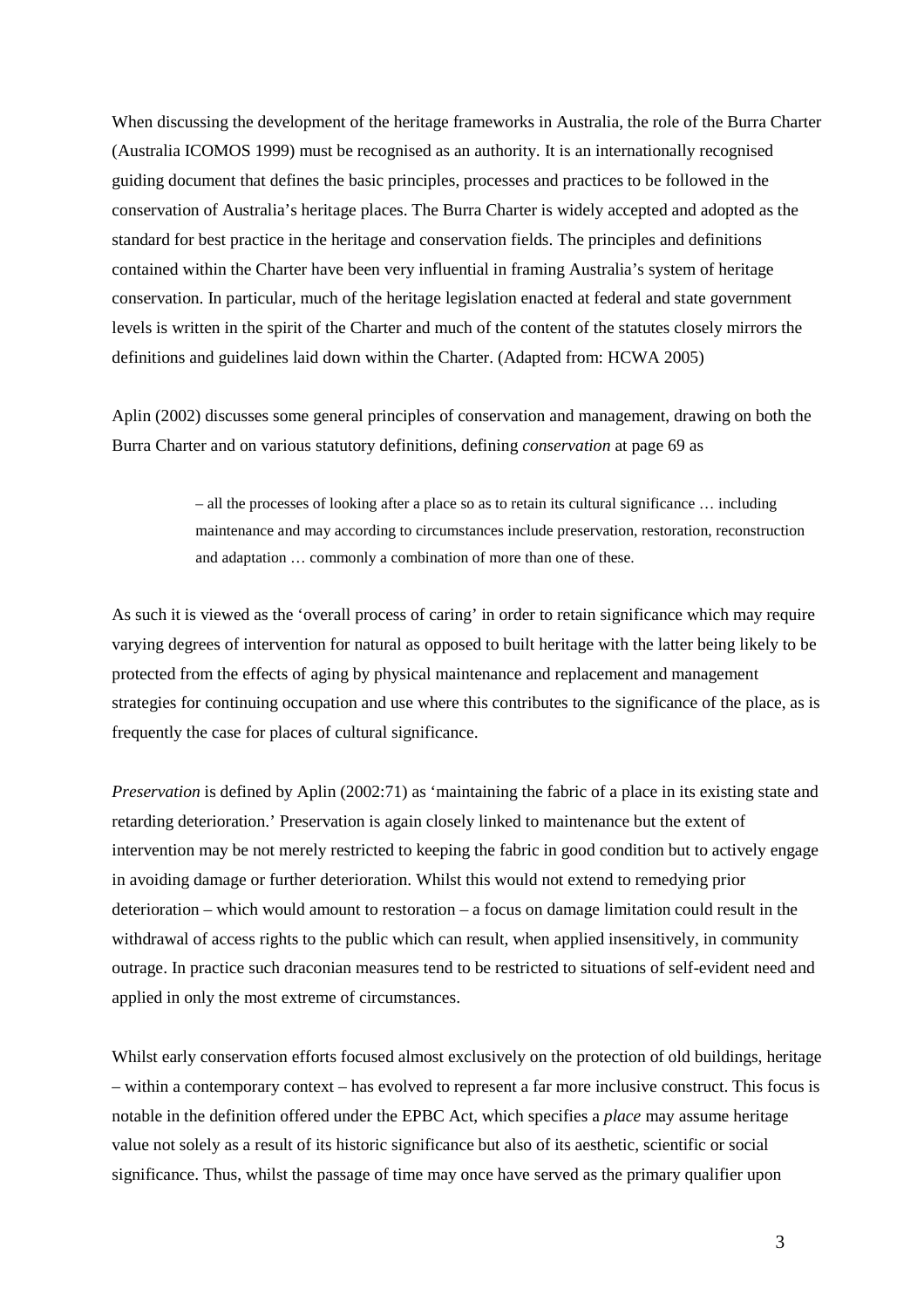which heritage significance was judged during the early periods of heritage conservation practice, this is no longer the case. The heritage significance once endowed by the passage of time has developed into *significance* that embraces heritage value as a far more liberal measure, embracing the aesthetic, scientific or social aspects of significance. This might, for example, include modern architectural worth or the associative heritage meaning of a recently constructed building. Defining heritage value in such terms admits the importance the recent past may hold within a heritage context and recognises vintage as but one qualifier amongst many.

In a similar vein, the *heritage significance* of an item is held to include:

[a]ll the values that make it special to past, present and future generations. These may be its historical origins and subsequent development, its association with particular people or events, its visual or townscape qualities, its construction or other technical qualities, a religious or symbolic role and archaeological research potential. The values may not only be evident in the fabric or physical material of the place, building, work, relic, movable object or precinct, but also in the relationship with its surroundings, and in associated documents that can be researched to gain knowledge of the item and its significance. The values do not have to be mutually exclusive and usually a place will have multiple values. The values of an item will depend on its integrity, comparative standing, and community perceptions

NSW Heritage Office 2002, s. 2.3

The term *significance* is used to describe an item's heritage value and, in doing so, it serves to establish the importance of an item within a heritage context. *Heritage significance* has come to represent a basic tenet of conservation policy and practice. The concept has been widely embraced by all levels of government in Australia, with definitions of significance and associated criteria for its assessment featuring prominently in the legislative landscape. Heritage significance has provided a consistent and uniting point of reference in the development of Australia's heritage conservation agenda for well over a decade – serving as an important vehicle by which to establish benchmarks for recognising and managing Australia's heritage resources as social values continue to evolve.

The notion of *significance* is so closely interlinked with that of *value* that the two terms may often be used interchangeably. For example, the Australia International Council on Monuments and Sites (ICOMOS) Charter for Places of Cultural Significance (the Burra Charter) defines *cultural significance* as meaning 'the aesthetic, historic, scientific, social or spiritual value for past, present or future generations'. (Australia ICOMOS 1999:2) Here it can be seen that the definition closely mirrors that provided in the EPBC Act, with the terms *value* and *significance* simply exchanged. Australia ICOMOS has in fact acknowledged the substitutability of these terms: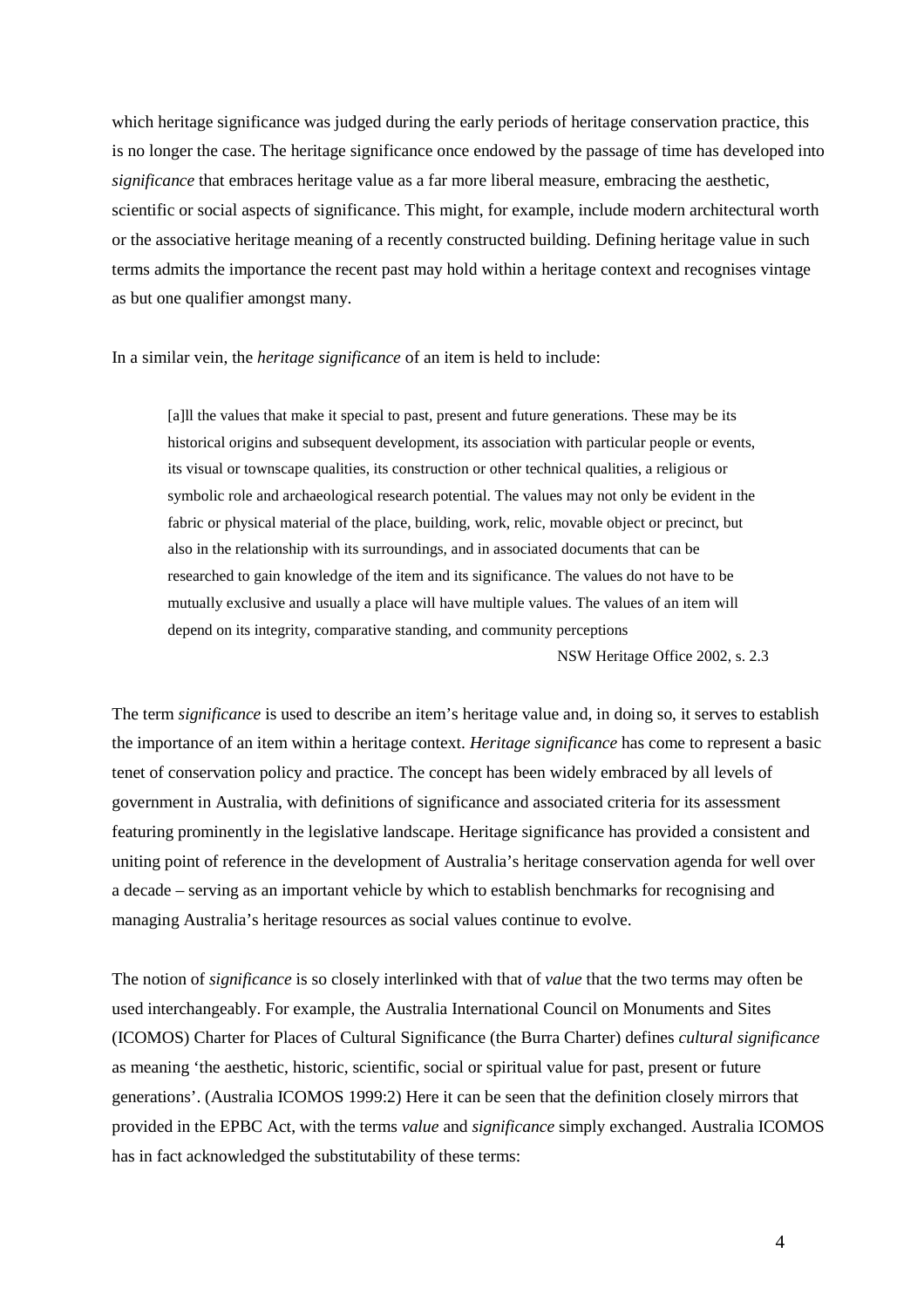[w]ith regard to the term 'significant', this term has had a long history of use in Australia, dating back to at least the 1970s. 'Significance' is synonymous with value, and is shorthand for cultural or heritage significance and cultural or heritage value. In general contexts, significance merely denotes some level of heritage value. In statutory contexts, it can mean that a certain level of value has been identified.

(EBPC Act sub. 122, p. 100, cited in AGPC 2006, s. 2, p. 12)

#### **3 The importance of heritage: The broad view**

Why is heritage important? The straightforward answer to this complex and multi-dimensional question is simply that heritage is important because it is considered to be so by the people of Australia (AGPC 2006). In respect of heritage places, their importance is seen to lie in the values or benefits they produce (AGPC 2006). Thus, it can be seen that *importance* stems from the values or benefits that heritage places are capable of delivering, both to individuals and, collectively, to society as a whole.

Importance may manifest itself in various ways. For example, it may be a product of direct tangible benefits such as the economic benefits that flow from heritage tourism or it may flow from indirect and/or intangible benefits whether cultural, social, educational, aesthetic or spiritual in nature. These may be represented by the pleasure an individual derives from the aesthetic qualities of a heritage place or by the sense of identity, belonging and connection that heritage places may promote within a community. These benefits may also be further distinguished on the basis of *use* and *non-use values*. The former relate to direct benefits, both tangible and intangible, received through *use* of a heritage place and would include both economic benefits and aesthetic benefits. In contrast, *non-use value* – which can also be referred to as *passive use value* – arises in the absence of direct consumption as individuals may derive value from a heritage place without ever physically viewing or entering the place but by association or reflection. Examples of such benefits include option value, existence value and bequest value as expanded in Table 1: 'Potential benefits of heritage conservation'.

In Australia, the importance placed by individuals on heritage conservation was highlighted in a large scale nationwide survey undertaken by Allen in 2005. Table 2: 'Community views and perceptions of heritage-related values' summarises a number of key results from that study. The results of Allen's research elicit a number of interesting points. The high level of agreement across all areas of enquiry is particularly noteworthy with, for example, 92 per cent of respondents strongly agreeing or agreeing with the statement that heritage forms part of Australia's identity. Similarly, at 87.1 per cent, respondents were overwhelmingly in support of the view that heritage plays an important part in Australia's culture.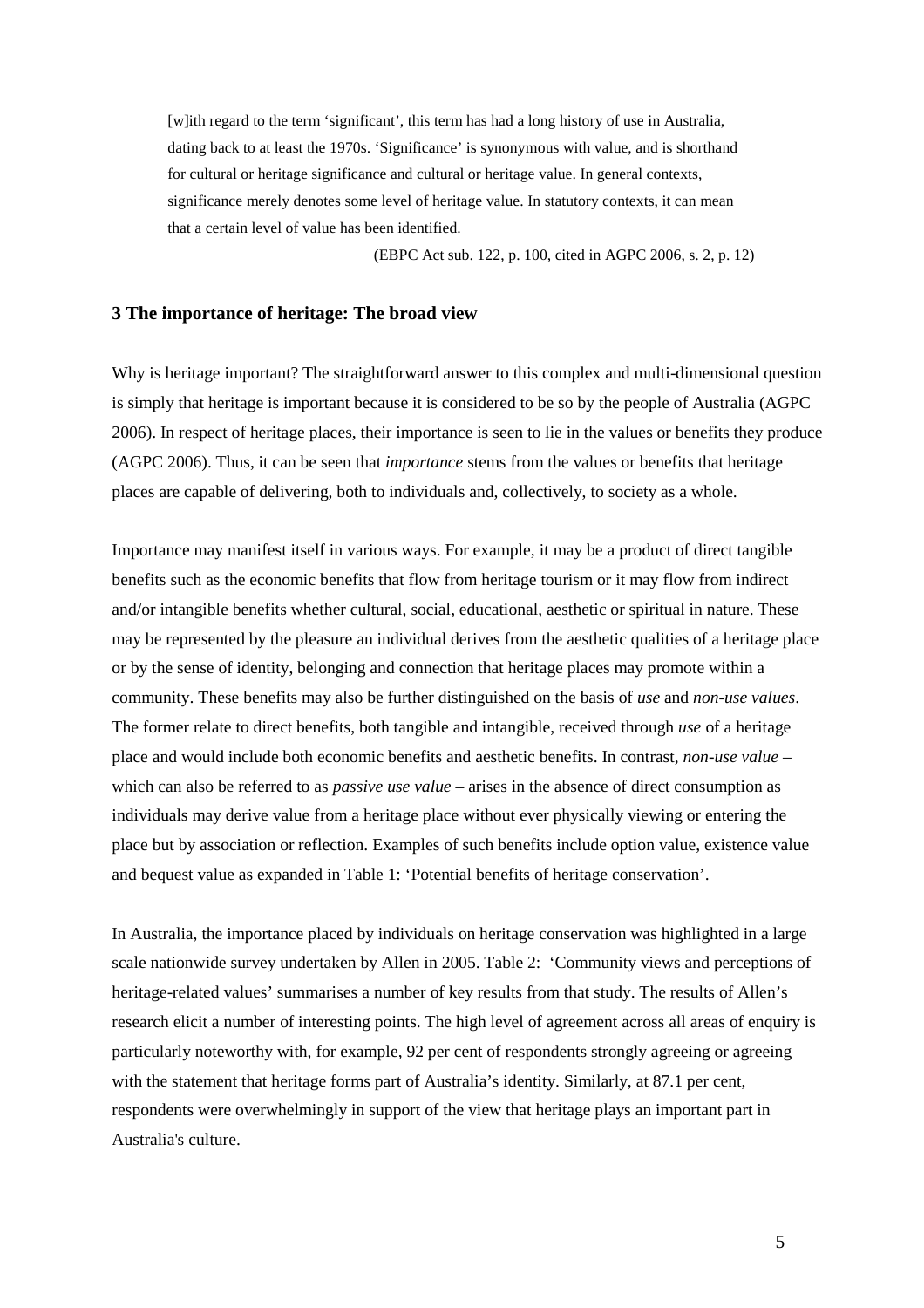**Table 1** Potential benefits of heritage conservation

### *Owner Benefits*

- Aesthetic benefits
- Use benefits e.g. as a place of residence, work, etc.
- Amenity benefits
- Economic/financial benefits

### *Community benefits*

- The role of the historic heritage place in defining the cultural identity of a community.
- Contribution to the preservation of community heritage.
- Contribution to historic streetscape, neighbourhoods etc.
- Educational benefits.
- Spill-over benefits from tourism.
- *Option values* the value to community members of having the option to visit the historic heritage place in the future.
- *Bequest values* the value associated with the knowledge that the heritage asset can be endowed to future generations.
- *Existence values* the benefits gained from knowing that the historic heritage place has been conserved, irrespective of whether the community member enjoys the benefit of actually visiting it.

Source: adapted from AGPC 2006:14

In fact, whether framed within a local or national context, high levels of agreement were evident for all statements relating to the role and importance of heritage in relation to culture, identity and the character of the environment. Heritage education was also considered very important, recording the highest level of agreement of all the response categories at virtually 97 per cent. A preference for heritage features being retained as part of the dynamic urban environment was also strongly supported with almost 95 per cent of respondents agreeing or strongly agreeing, a sentiment which indicates people's preference for maintaining continuity amidst change which was a view supported by the similar level of strong support (at 87 per cent) to the complementary question of keeping heritage places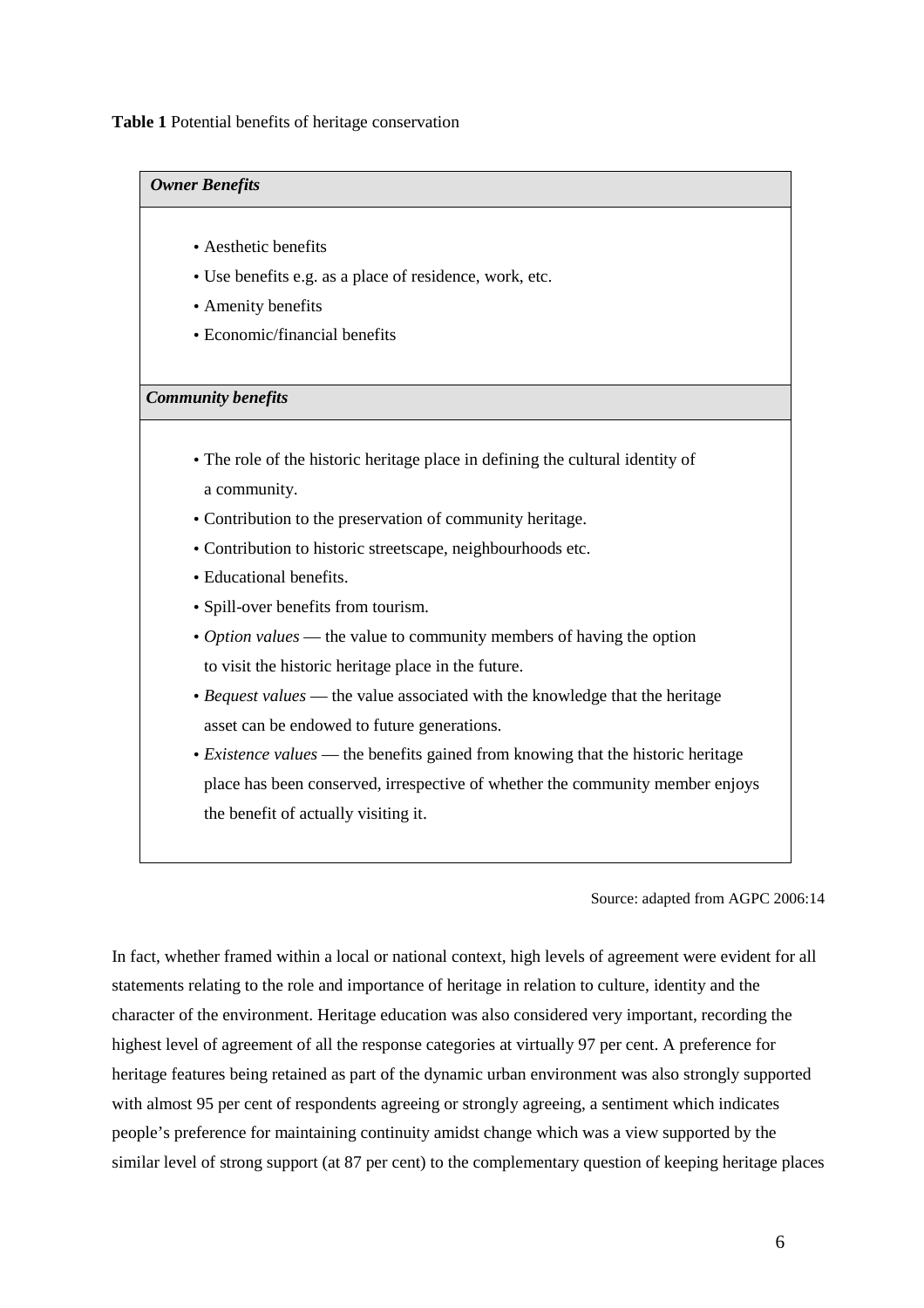and providing for the needs of today. Interestingly, however, just over half the respondents surveyed agreed that heritage protection plays an important role in the economy. Given that perhaps the most tangible, direct and quantifiable benefit of heritage conservation may flow from its contribution to the economy (e.g. heritage tourism) it is somewhat surprising that a higher level of importance was not associated with this statement and may indicate that the potential economic benefits associated with heritage conservation are generally not well recognised or understood within the community at large.

| Level of Agreement with Statement<br>(per cent)                                                        | <b>Strongly</b><br>Agree<br>and Agree | <b>Strongly</b><br><b>Disagree</b><br>and Disagree | <b>Neither</b><br>Agree<br>nor<br><b>Disagree</b> |
|--------------------------------------------------------------------------------------------------------|---------------------------------------|----------------------------------------------------|---------------------------------------------------|
| Heritage is a part of Australia's identity                                                             | 92.3                                  | 2.3                                                | 5.3                                               |
| Heritage plays an important part in Australia's<br>culture                                             | 87.1                                  | 3.5                                                | 9.4                                               |
| Celebrating heritage is important                                                                      | 81.5                                  | 2.3                                                | 16.3                                              |
| It is important to keep historic features wherever<br>possible when trying to improve towns and cities | 94.7                                  | 1.1                                                | 4.2                                               |
| The historic buildings in my local area are worth saving and<br>are important parts of heritage        | 84.1                                  | 3.4                                                | 12.5                                              |
| The historic houses in my local area are an important part<br>of the area's character and identity     | 80.2                                  | 5.2                                                | 14.5                                              |
| Looking after our heritage is important in creating jobs and<br>boosting the economy                   | 56.1                                  | 11.0                                               | 32.9                                              |
| It is important to protect heritage places even though I may<br>never visit them                       | 93.4                                  | 1.5                                                | 5.0                                               |
| We protect too much heritage                                                                           | 9.0                                   | 69.4                                               | 21.7                                              |
| It is possible to keep heritage places and provide for the<br>needs of today                           | 86.7                                  | 3.2                                                | 10.1                                              |
| My life is richer for having the opportunity to visit or<br>see heritage                               | 78.7                                  | 4.6                                                | 16.8                                              |
| It is important to educate children about heritage                                                     | 96.9                                  | 0.3                                                | 2.8                                               |

**Table 2**: Community views and perceptions of heritage-related values

Source: Adapted from Allen, 2005, pg. 71.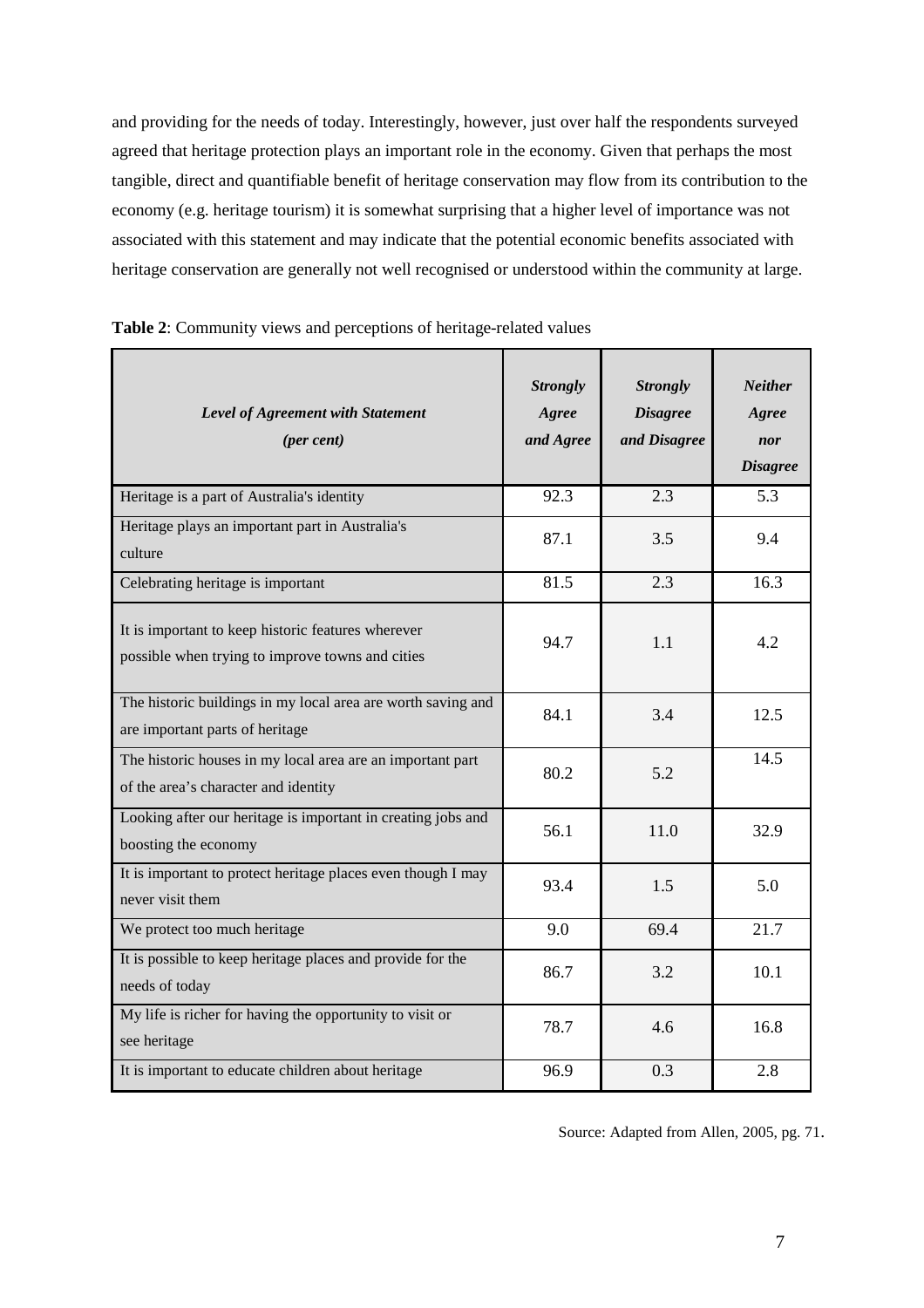The strong parallels between the results of the AGPC 2006 research into heritage conservation's benefits and the work of Allen are evident, confirming the strength of people's views with support for heritage identity, culture and education featuring prominently and, together with economic benefits and option value, embraced as a part of everyday life,. A further indication that people hold heritage to be important is the very existence of formal systems of heritage recognition and management. This is achieved on several levels across the Australian community both through the many volunteer bodies with nationwide membership – such as the National Trust – as well as by local heritage or historic societies demonstrating that individuals (and hence collectively, society) recognise the importance of heritage and consequently seek its conservation which the legislative structures then formally enshrine.

A number of economic perspectives on the value of heritage are expanded in the following section.

#### **4 The importance of heritage: The economic perspective**

Brown (2004) identifies the primary components of the economic effect of heritage conservation as including:

- 1. the impact of building work itself
- 2. heritage tourism, and
- 3. the impact of heritage designation on property values.

In Australia, the economic benefits capable of flowing from heritage protection are recognised by governments at all levels. For example, the 2007 State of the Environment Report released by the Environmental Protection Authority of Western Australia (EPAWA) notes that:

> [h]eritage conservation can aid economic prosperity by contributing to the attractiveness of the living and working environment, by stimulating and supporting tourism and by encouraging economic diversification and investment in a locality or region.

> > EPAWA, 2007:12

In addition, the higher economic returns that may be generated often benefit local communities more directly than is the case with non-heritage related building activity. Brown (2004) suggests that the labour intensity of new construction is on average 50 per cent labour and 50 per cent materials, whereas building works associated with heritage properties (renovation, repairs, maintenance, additions, etc.) on average comprise approximately a 70 per cent labour component and a 30 per cent materials component. Rypkema (2005) similarly concluded that between 60 to 70 per cent of the cost of heritage renovation works goes toward labour, compared to about 50 per cent for new construction activities.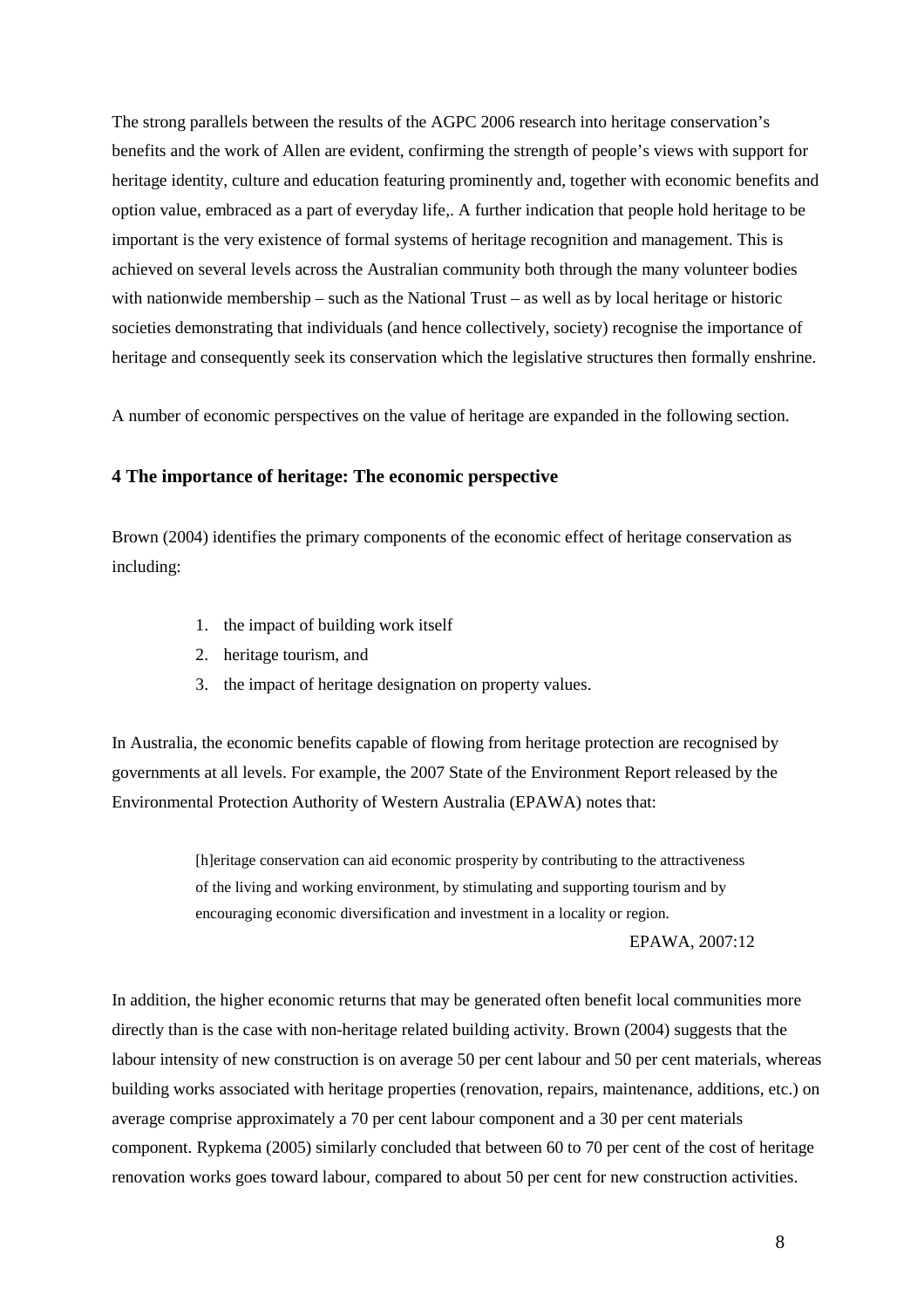The relative benefits of the larger labour component are also reflecting the reduced consumption of materials and not only the higher unit cost of the often specialist labour skills which heritage property necessitates. The aspect of more prudent consumption of scarce resources is considered further in the final section of this paper (Section 6).

Brown also identifies heritage tourism as a key economic effect of heritage conservation and the economic value of heritage tourism in Australia has long been acknowledged (AGPC 2006). Research indicates that the heritage tourism sector is the fastest growing and highest yielding sector of the tourism market, with heritage tourism creating a proportionately higher return than other forms of tourism as visitors tend to stay longer and spend more (InterSector 2006). The ABS (2009) reports that heritage buildings, sites or monuments had the highest rate of attendance by international cultural and heritage visitors at 61 per cent, followed by visits to museums and art galleries at 57 per cent. Data for domestic cultural tourism for that period (ABS 2009a) reports the most popular cultural activity as visits to museums and art galleries at 44 per cent (overnight visitors) and 35 per cent (day visitors) with historic/heritage buildings, sites or monuments attracting 30 per cent and 24 per cent of overnight and day visits respectively. This represented (domestic data) some 14 per cent (9.7 million) cultural and heritage visits totalling 54 million nights away, confirming Brown's observations of the economic significance of heritage as a strong economic driver.

The third and final economic effect highlighted by Brown relates to the impact of heritage listing on property values. Although, in Australia, the community's support for heritage protection is well embedded in the culture, the policies and practices employed in advancing the conservation agenda have long been the subject of public discourse and debate (AGPC 2006). Argument has largely centred on the question of what constitutes an appropriate balance between heritage controls and the rights of land owners, a question which clearly possesses strong equity dimensions and one to which vastly differing (and oftentimes emotive) responses have emerged from different sectors of the community. One of the considerations which lies at the very heart of this issue is the concerns of land owners who fear that any diminution in property rights associated with the application of heritage controls will invariably result in a loss in property value – an argument that finds strong support in economic theory (Asabere and Huffman 1994; Coulson and Lahr 2005; Clark and Herrin 1997; Deodhar 2004; Ford 1989; Irons 2008; Shipley 2000). It is here, at the property rights/property value interface, that debate often centres in practice as well as in theory.

The debate surrounding the impact of listing on property values introduced above notes that researchers are divided regarding the economic impact. Several Australasian empirical studies (Abelson 2001; Dominy 2001; Irons 2008; Nahkies 2002) suggest that heritage designation may exert a positive, neutral or negative influence on residential property values. However, the weight of the extant research would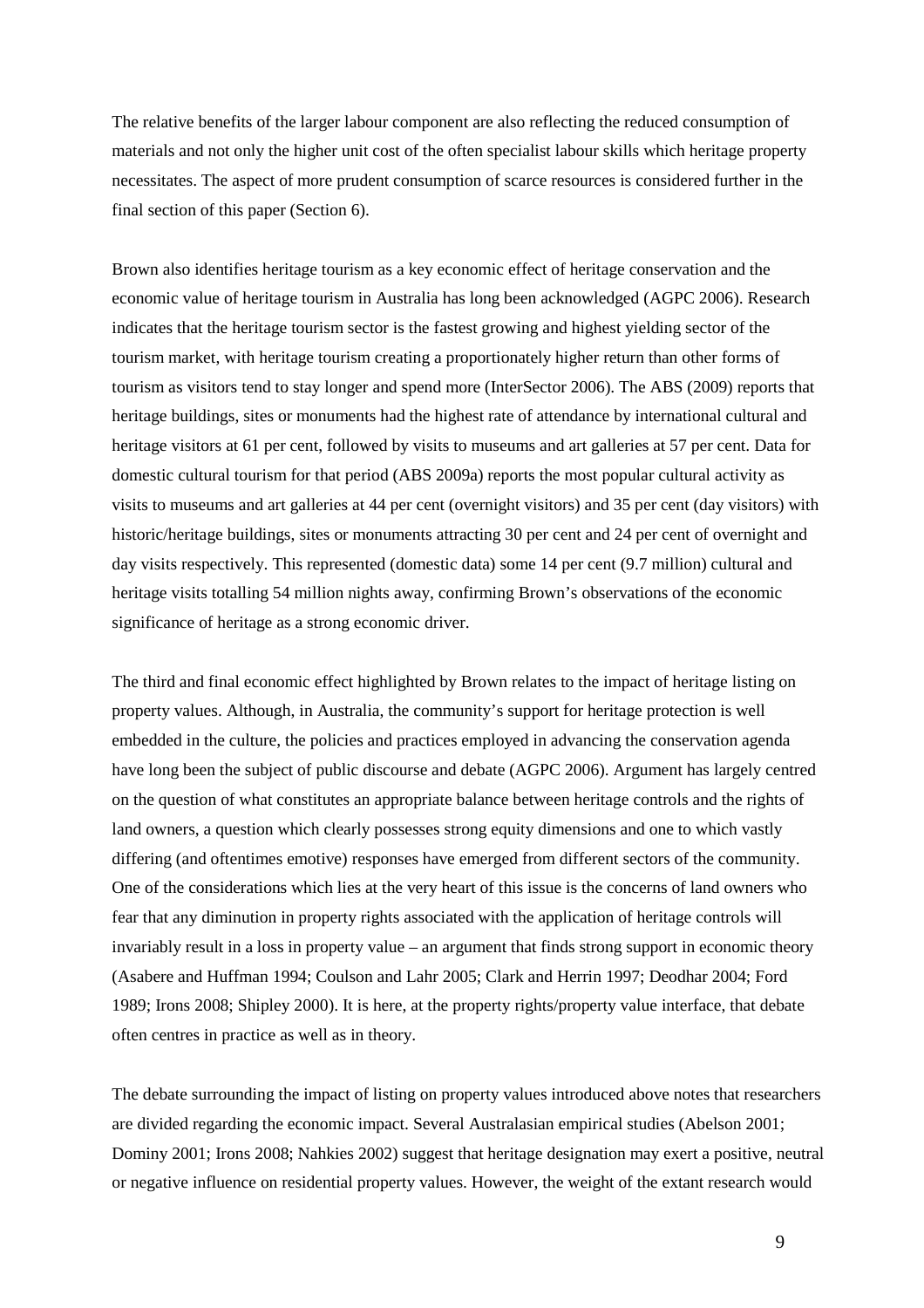tend to suggest that listing is more likely to produce a positive or neutral pricing affect than a negative one and, with increasing recognition of the benefits of more environmentally sustainable practices, one which is likely to find increasing support within the community, government and corporate sector and is discussed further in Section 6 hereunder.

It can be seen from the above discussion that heritage conservation is capable of producing wideranging economic impacts. These impacts may be positive or negative in nature and, in some cases, both, depending on the specifics of context, perspective or circumstance applied.

#### **5 Market and heritage value: the professional perspective**

The ordinarily accepted definition of market value, as laid down by the International Valuation Standards Committee (IVSC) and adopted by the Australian Property Institute states that market value is

> [t]he estimated amount for which a property should exchange on the date of valuation between a willing buyer and a willing seller in an arm's-length transaction after proper marketing wherein the parties had each acted knowledgeably, prudently and without compulsion.

> > Source: IVSC 2007:32

Extending now the focus on value to specifically address this concept from a heritage perspective, the value of heritage places is a distinctly more multifaceted and complicated construct than that associated with most ordinary economic goods. Its meaning is far more difficult to establish and its quantification is far more difficult to reconcile. Ashworth notes that:

> [t]he value of heritage is more complex than that for most goods and services in that demand cannot be equated only with direct consumption. Heritage acquires value in a number of different ways that in turn determine how this value can be measured through price. Much heritage is produced to satisfy deferred, option, existence or bequest demands. The pricing of heritage and thus the price of a building or a heritage town could be calculated by determining the aggregate of the prices of direct and indirect use, existence, option and bequest values (Ashworth 2002:12)

From a practice perspective, the International Valuation Standards Council in 2007 demonstrated leadership in the field when it released Guidance Note 15 – the Valuation of Historic Property – which is incorporated within the API Valuation and Property Standards (2008) in its entirety (6.15.1-4). The guidance note provides an introduction to the nature of the asset which includes recognition of the impact of highest and best use (at 6.15.1.1.6):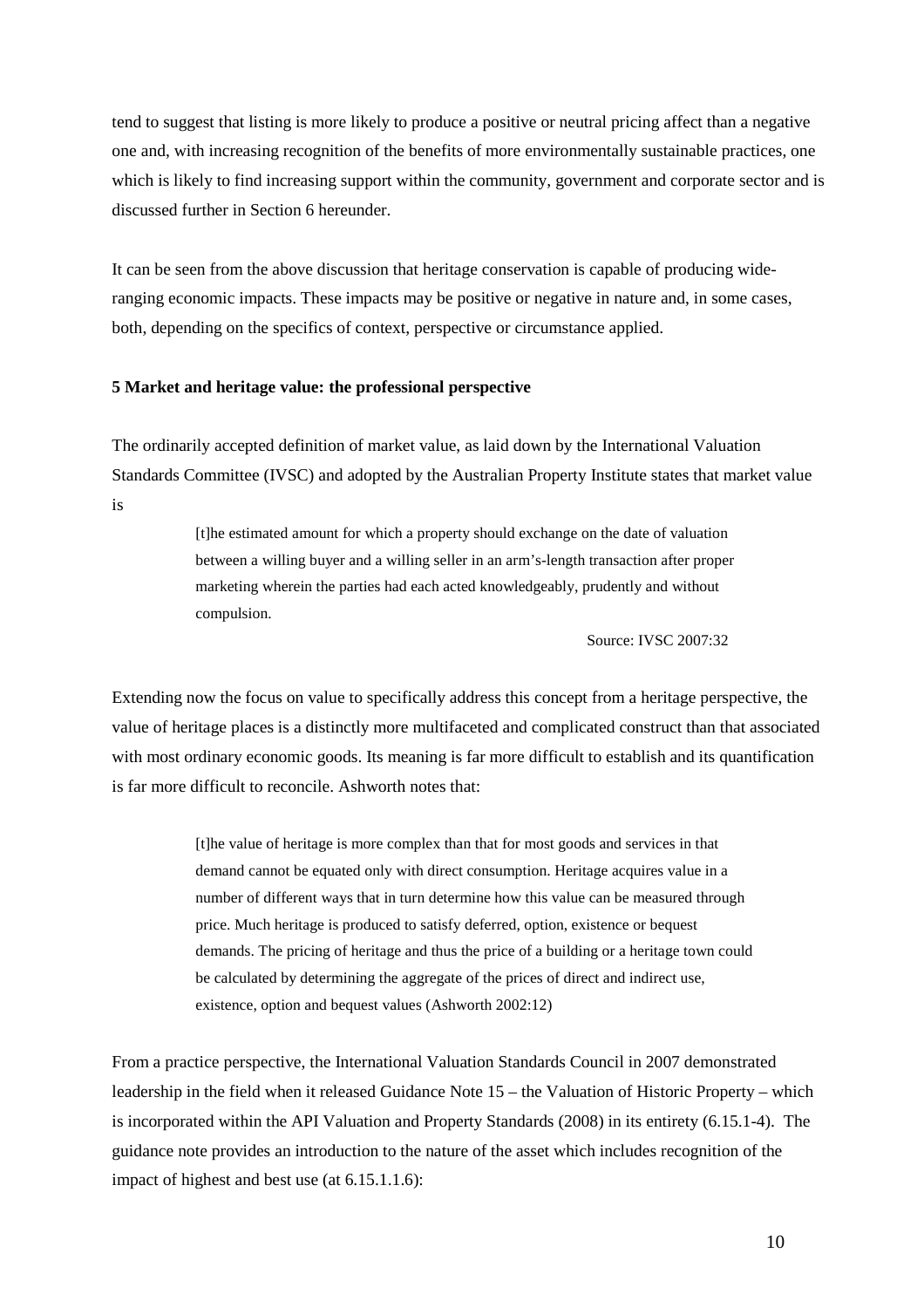The assessment of highest and best use of historic properties will depend on the specific restrictions that apply to them. In some situations, the use of historic properties is limited to restoration for non-commercial use whilst in others, adaptation to some other use, including commercial use, is permissible.

Guidance note 15 (GN 15) continues with a discussion of *scope* focussing on historic buildings and sites and specifically excluding natural heritage and personal property; public and private property are both included recognising the commonality of their restoration, use or adaptability but also the potential for divergence in their statutory context; the discussion of scope concludes with comment on the breadth of property type which historic property encompasses but that all can be recognised as having 'historic character to some degree or other.' The guidance note also cites definitions of *historic house owner associations, historic property, listing* and a number of others are given as well as some drawn from the International Public Sector Accounting Standards Definitions (*heritage asset* is defined), UNESCO Glossary of World Heritage Terms (*cultural heritage* is defined) and World Heritage Convention, Article 1, UNESCO, 1972 (*cultural property*). (IVSC 2007)

The relationship of Guidance Note 15 to International Public Sector Accounting Standard 17 (Property, Plant and Equipment) is highlighted before the Section 5 of GN 15 details the valuation guidance aspects of the property's age, role of sales comparison, cost and income methods of valuation and the exhortation that 'comparability' should be sought from similarly characterised (historic) property with the recognition that 'many adjustments' may need to be made. Historic property in a commercial use, when valued using an income approach, is required to address any restoration works, zoning variations and additional maintenance liabilities due to the character of the building and its functional obsolescence. The guidance note also recognises (5.3) that some properties may have no potential for generating income or any relevant evidence of comparable sales and that legal measures to safeguard the character of the historic property may influence highest and best use and should be appropriately considered in the valuation process.

Valuing Heritage Assets (RICS 2009) looks at issues surrounding the valuation of heritage from an asset balance sheet and valuation perspective. It draws attention to the shortcomings of both a market and cost approach which arise frequently in the case of heritage property and give rise to consideration of the need for recognition and acceptance of alternative, non-market methodologies. These may include cost benefit analysis or willingness to pay or, where non-recognition approach to heritage assets is adopted, the use of shadow accounting. The aim is to ensure owners and other stakeholders are better informed as to the worth of their assets and that stewardship considerations are given due acknowledgement. This RICS report contains a useful bibliography for interested researchers.

11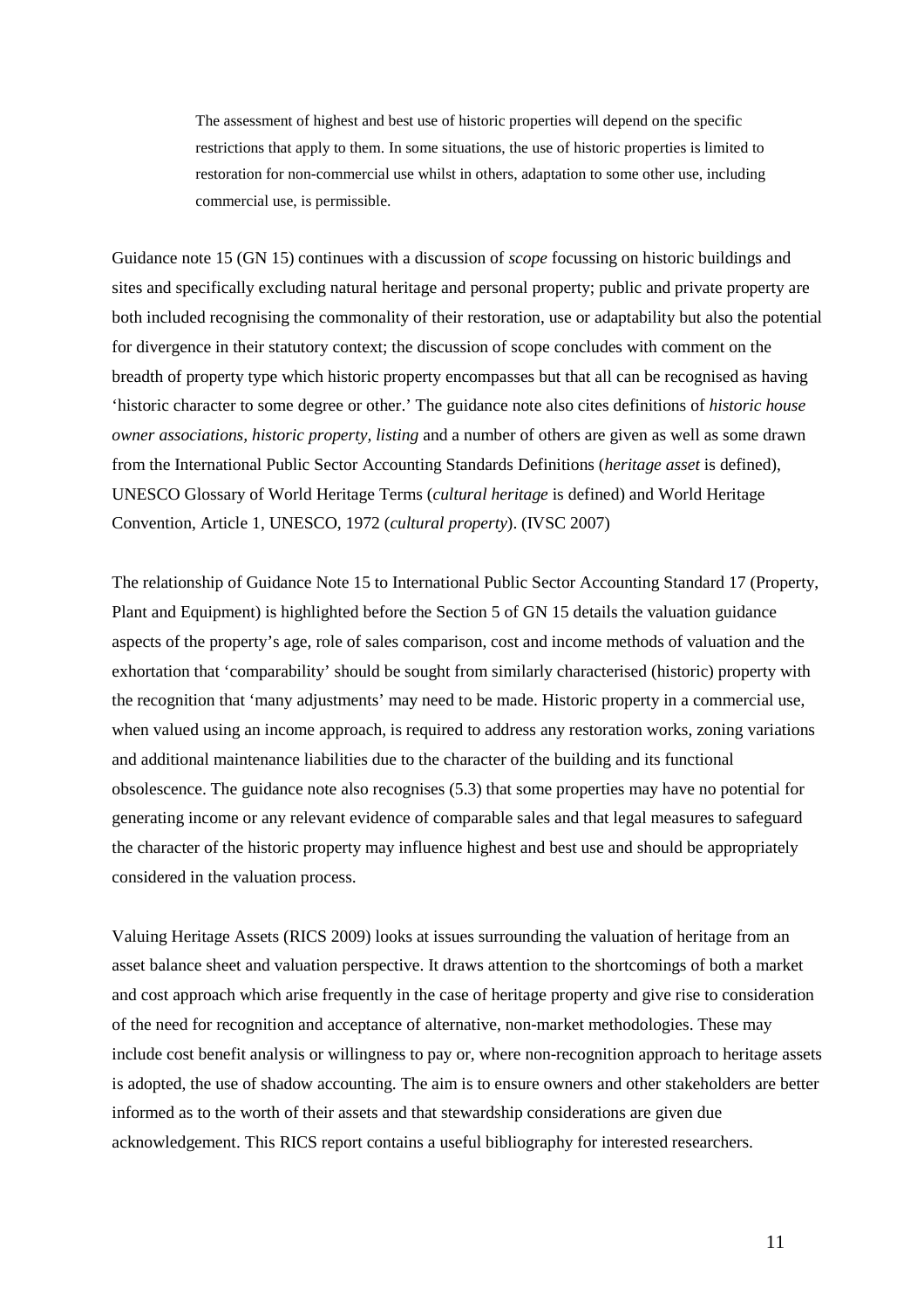Whilst acknowledging that many different 'values' may attach to items regarded as possessing heritage value, all of which are important in their own right, the focus of this research rests firmly on the concept of market value.

It can be seen that the primary question to be addressed is the value affect of designation itself. Heritage listing is essentially akin to property zoning. Heritage controls place limits on property rights, particularly in relation to development rights. Opponents hold that, as listing places constraints on the bundle of property rights owners would otherwise have enjoyed, heritage listing exerts downward pressure of property prices (Brown 2004). Addressing this argument from an economic perspective, Ashworth (2002) argues that economic logic dictates that listing will lead to lower values – designation represents a constraint on the use of heritage places and thus a lessening of their utility and exchange value, listing a place simply renders it less usable and thus less valuable. Scanlon, Edge and Willmott (1994) note, not unsurprisingly, that the most striking instances of value loss tend to arise where heritage listing has either limited or altogether removed development opportunities that could, in the absence of heritage controls, be realised by the land owner. Thus, the more pronounced the opportunity cost of foregone development opportunities the more deleterious the impact of listing on property value. The AGPC (2006) highlights that heritage controls may also place owners in a position where they are forced to accept compromises to contemporary use and enjoyment, which again undermines utility and hence value.

From the above discussion it can be seen that control measures imposed through heritage listing serve to place encumbrances on the bundle of rights usually associated with real property ownership and therefore, economic theory dictates, should lower property value. Paradoxically, conservation proponents argue that heritage listing in fact produces quite the opposite effect, suggesting that increased property values are the natural consequence of the listing process. The argument advanced from this perspective centres on the positive pricing influence that may flow from the perceived benefits associated with ownership of a heritage listed property or from actual positive externalities associated with the protection listing provides. The latter may stem from various sources. For example, listing can provide owners with greater certainty and stability and offer more extensive and effective amenity value protection ranging across a variety of factors including aesthetic considerations and streetscape considerations) (Coulson and Lahr 2005). Such forces are capable of bringing positive pricing pressures to bear and consequently may result in listed property transacting at a premium in the marketplace (Asabere and Huffman 1994; Clark and Herrin 1997; Deodhar 2004; Ford 1989).

Quigley (1987) conducted a survey of owners of heritage properties identified in the South Australian City of Adelaide Heritage Register. Eighty per cent of respondents who had purchased their property before heritage controls had been introduced believed that listing had impacted the value of their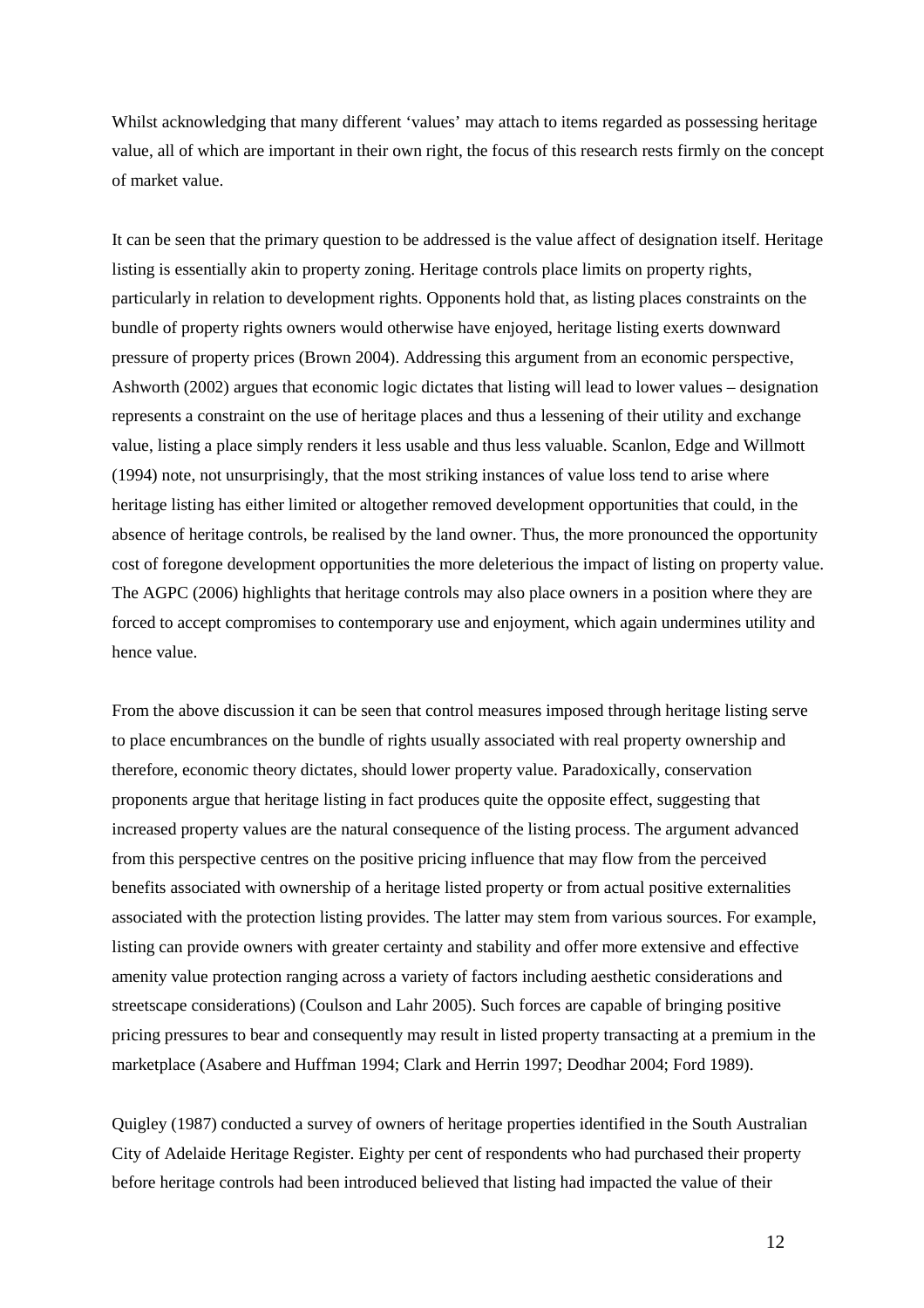property. The respondents were roughly evenly split between those who were unsure about the nature of the influence, those who thought it had been positive and those who believed it was negative.

A number of studies have concluded that heritage listed properties and properties located within heritage precincts generally sell for a premium compared to similar, non-listed properties (Clark and Herrin 1997; Asabere and Huffman 1994; Ford 1989). However, as already discussed, a body of studies also exists indicating that heritage designation may result in a decline in the sales price of listed properties (Asabere *et al*. 1994). To further complicate matters, research suggests that the impact of designation on property price may be a function of the nature of the listing imposed. For example, Schaeffer and Millerick (1991) found that national designation exerted a positive impact on property values whilst a negative pricing affect was associated with local designation. The authors suggest that the variance arises as a direct result of stronger (more restrictive) planning controls in place at a local level and from the prestige associated with ownership of a nationally recognised heritage property.

In a similar vein, there is also evidence to suggest that pricing affects may vary on the basis of socioeconomic characteristics, with listing more likely to exert a positive influence on price within affluent suburbs (AGPC 2006). It is possible that particular segments of the market identify listing as being associated with certain elements of status, prestige and image that some purchasers may consider in their decision making process. Market participants who control greater economic resources may attach more importance to these factors, with the result that they are willing (and able) to pay a premium to secure properties that possess these qualities.

So, in essence, heritage listing could be thought of as being akin to a luxury good, with more being spent on it as income rises. Although currently only an assertive presumption, as society becomes more sensitive to the negative impacts of excessive consumption, further status may attach to owners of heritage property when it can be demonstrated that their premises are less profligate in resource usage. It is this environmentally responsible perspective of heritage which will be considered in the section which follows.

# **6 The importance of heritage: the environmental view**

At the time of writing (October 2010), the Australian government is still wrestling with the choice between a carbon tax and carbon trading options. When the surveys of public sentiment regarding the benefits to be derived from heritage conservation were undertaken by Allen and the Productivity Commission (AGPC), in 2005 and 2006 respectively, public awareness of global warming, the excessive use of resources leading to atmospheric pollution and any discussion of policies to reduce carbon and associated emissions were sentiments even less well developed. None of the formative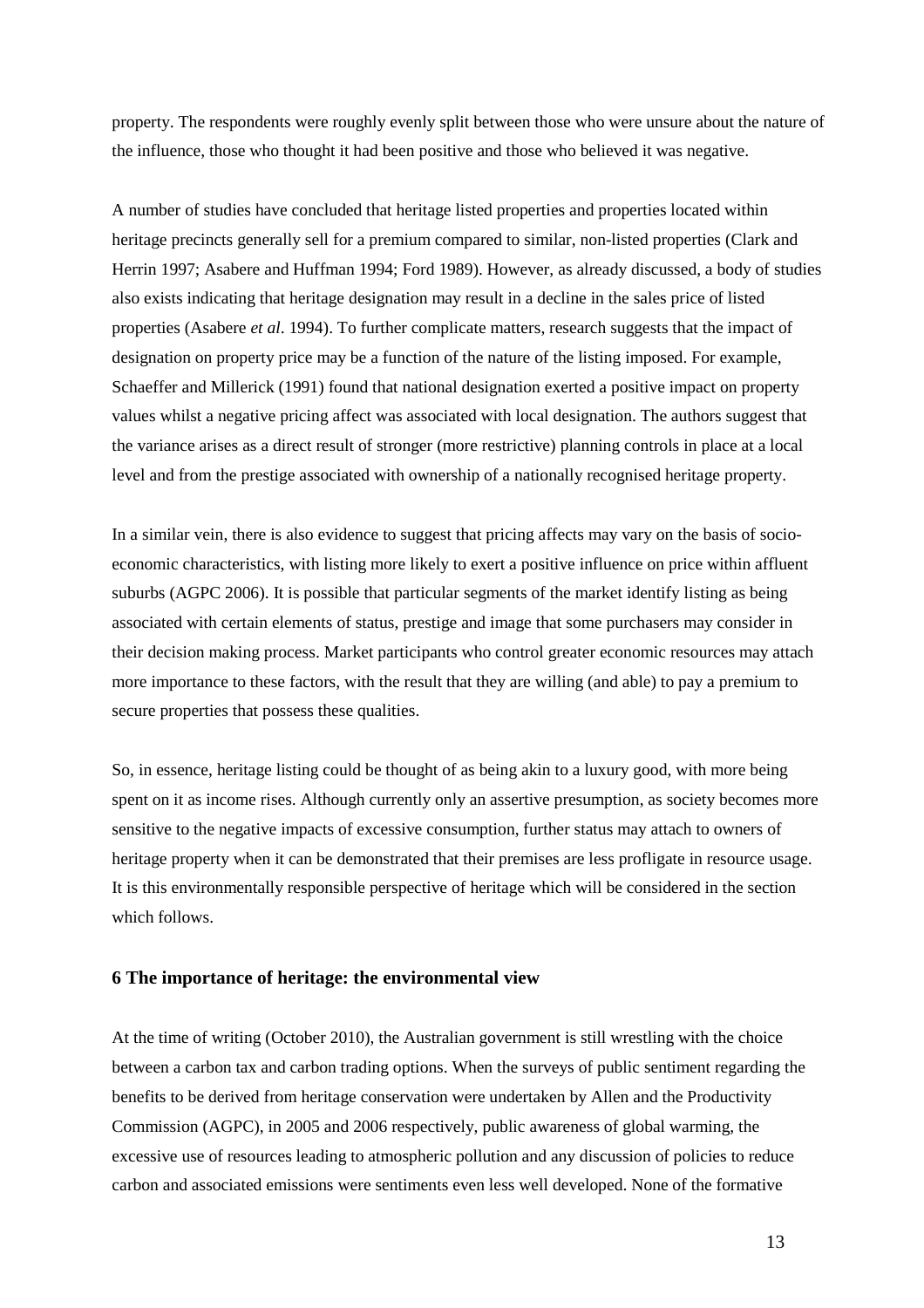materials – such as the UK government's Stern Review (2006), the Garnaut Review (2008) nor Al Gore's (Vice President of the United States) 2006 film '*An inconvenient truth*' – which have since provided thought leadership and contributed to the community psyche were then in the effective public domain.

More specifically from a broad property perspective but not with heritage property in mind, Dixon (2009), discusses sustainability, corporate property and business practice. The study reflects the corporate real estate (CRE) view on responsibilities encumbent on corporate owners under UK legislation to meet corporate social responsibility (CSR) compliance. Given that a substantial number of heritage listed properties are held in corporate, public or private sector ownership, the adoption of practices which embed reduced energy demand (such as, for example, improvements in waste and water management and recycling, green procurement) and the adoption of more focussed facilities management practice will contribute to a reduction in carbon pollution.

Dixon (2009:13) gives some consideration of the role of adaptive reuse, refurbishment or retrofitting of existing premises which is an area where heritage property offers a unique and substantial opportunity. Practical illustration is provided by The Carbon Trust's (2008) study into the low carbon refurbishment of operating buildings which details case studies of successful carbon reduction strategies through the life cycle of the built asset from inception to redevelopment. The study notes that refurbishment and adaptive reuse are both effective carbon minimisation options.

Probably one of the most pertinent, and contemporary, discussions of the relationship between heritage conservation and sustainability is Horrigan's (2009) empirical study which considers a range of international approaches to policy from government and non-government /community organisation perspectives. Part of this study also looked at the impact of green rating metrics as applied to the built heritage asset. Horrigan opined that whilst the environmental merit of retaining and conserving heritage buildings is self-evident, data to support this assertion is sparse and, that although some indicators are being adopted for use with commercial property, their application to heritage property is not yet well developed – a trait which is characterised as frequently lacking in the field of heritage management.

Horrigan's investigations also highlighted that the attributes which are fundamental to this class of property – durability, embodied energy and life cycle elements – are not well recognised in the existing measurement tools' ratings. Furthermore, the more elusive aspects of heritage property's value to the community, such as its social and cultural contribution, are notably embarrassing by their absence. The total environmental cost and benefit of redevelopment and demolition versus retention and retrofit is also an equation which is apparently too difficult to imagine, specify and hence evaluate. The exclusion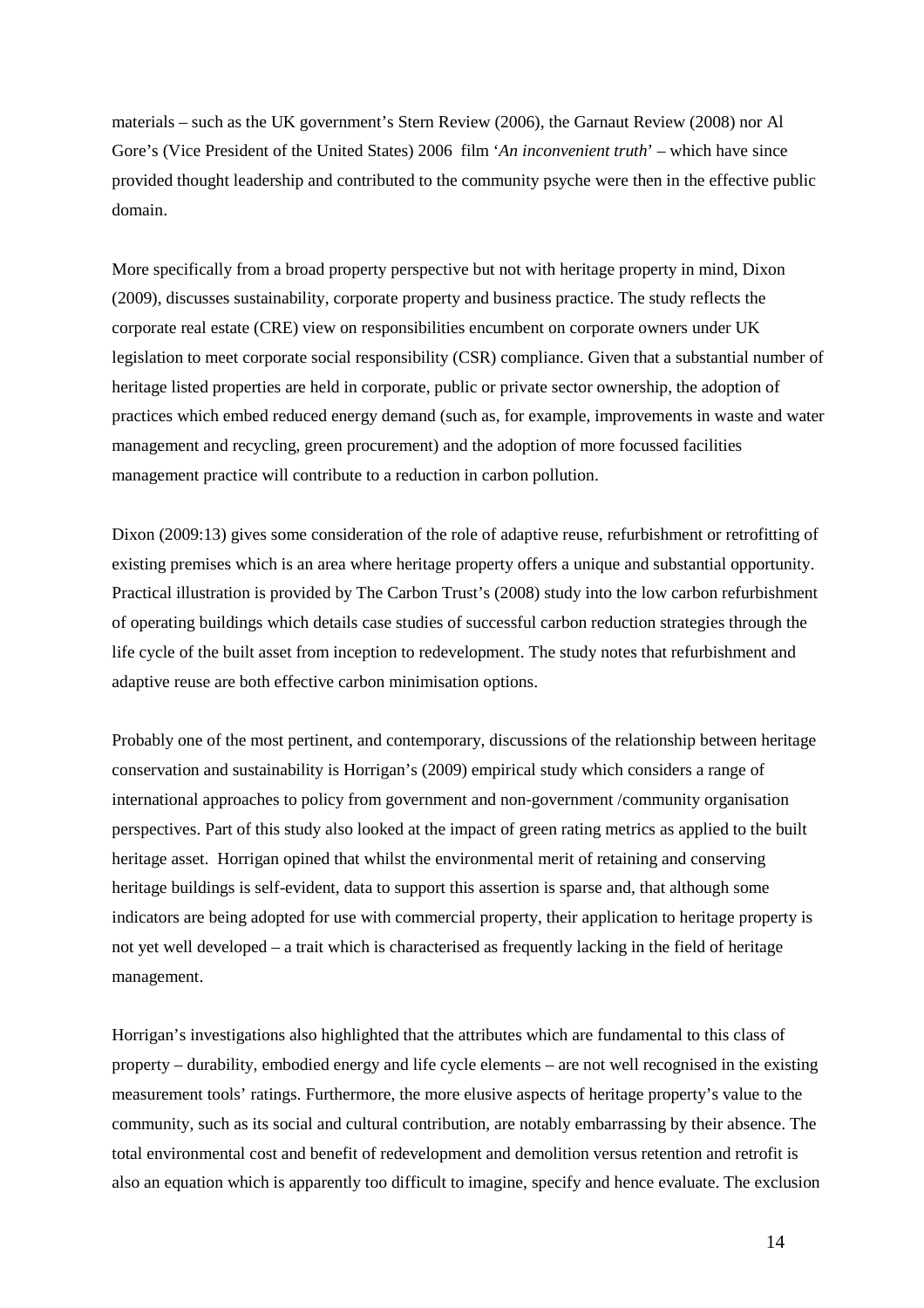of the aesthetic in favour of the metric can only fuel the demolition option in more situations than would be warranted by a more liberal interpretation of the relative merits of these oft competing value systems – commerce and community.

It may yet again fall to the community sector to show leadership to government to raise awareness by action at grass roots level to reform particular aspects of the assessment of sustainability in the built environment. In Europe, there is a far larger stock of heritage property as a total of built assets and proportionally more heritage-related community organisations to provide a platform for political lobbying and for example, the UK is much further advanced in its reform of its heritage protection system. Horrigan's study indicates that the role of building regulation, of research and the performance of building materials and building elements 'all complement the regulatory review process' (Horrigan 2009:33) and demonstration projects are operationalising the principles into practice.

In a similar manner, in Canada and the United States there is recognition of the merits of integrating sustainability with the preservation of historic built assets: 'There is an increasing dialogue between historic preservation and green building advocates with the aim of defining both the areas of conflict and congruence between the two design approaches.' (Horrigan 2009:34) Similarly, the need for rating tools to expand to incorporate 'more social and cultural metrics' is reaffirmed by Horrigan's investigations in the field.

#### **7 Summary and conclusion**

Australia has been very tardy in both its formal policy approaches and operational practice responses to issues associated with the reduction of carbon pollution in the atmosphere, which many recognise as a potential cause of rapid and severe global climate change. In recent years, whilst there has been extensive enquiry into the role of built assets in the context of their impact on resource demand and on emissions in construction and in use, there has as yet been little investigation of the contribution of heritage property to the discussion.

Given this context, this paper has attempted to establish some of the aspects relating to value ascribed to heritage property and its management in respect of community perspectives and economic considerations and then to introduce consideration of heritage property from an environmental stance. The paper has identified and discussed how built heritage and associated elements of its management are defined and has considered the roles of community, state and national organisations which contribute to supporting this much valued component of Australia's identity. Societal, economic and environmental paradigms have been used to frame the discussion and the timeliness of further enquiry into the environmental component has been established.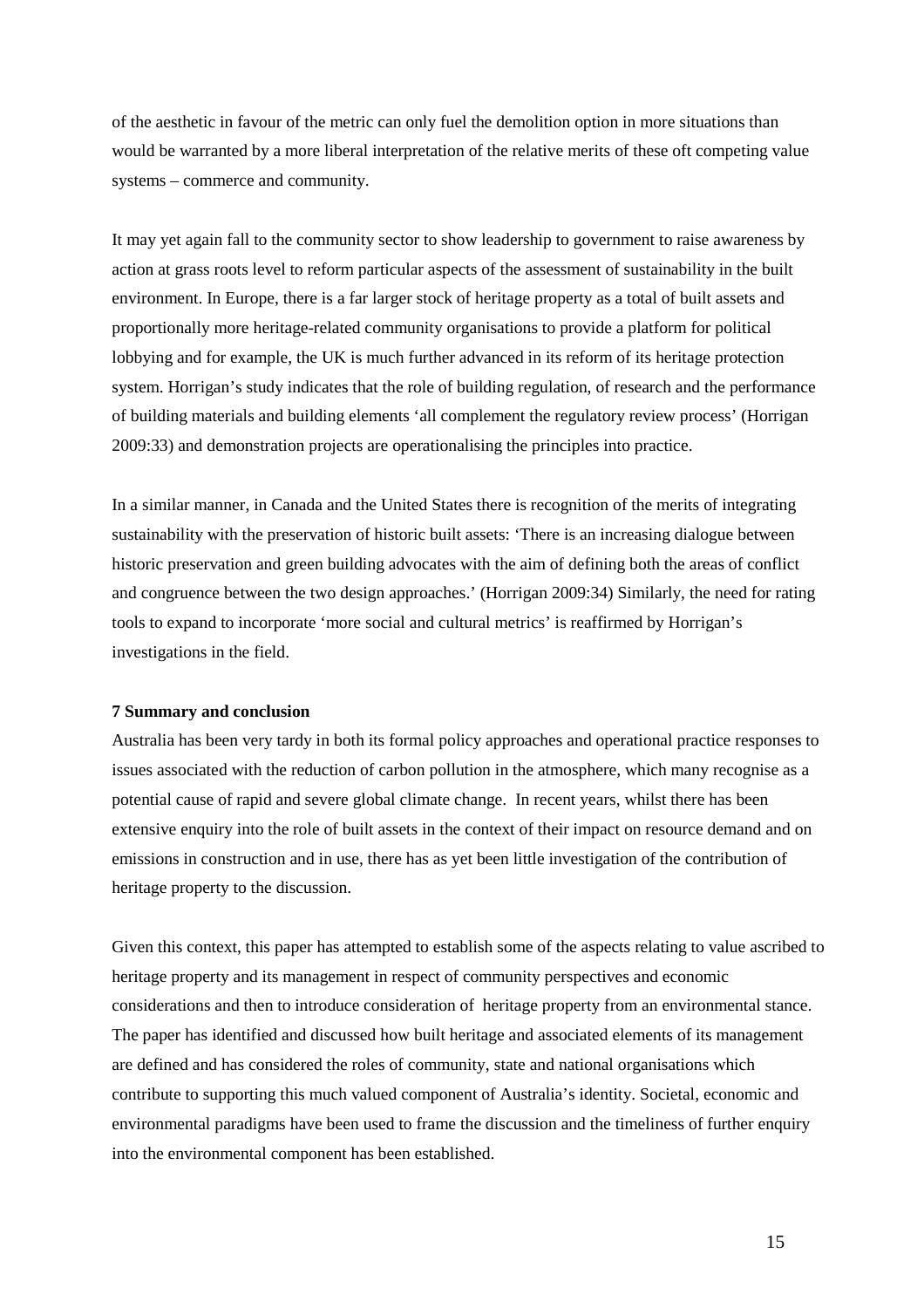Whilst recent research in to the assessment of built heritage from a resource use perspective is only now emerging, it is pertinent – in the context of the values which heritage represents in our society – that the intention of much of the property we now value for its durability and timelessness was in fact constructed with those very same aims of sustainability which our contemporary society is pursuing with great zeal bringing the concept of the *stewardship* to mind. *Stewardship* is defined by the United States' EPA (Wikipedia 2010) as 'the responsibility for environmental quality shared by all those whose actions affect the environment'. It thereby bestows a responsibility on all human kind and with the role of *steward* defined by the OED (1976) as '1. Person entrusted with management of another's property, esp. *(sic)* manager of great house or estate', there remains much to investigate and the past should be employed to inform the present as such concerns are relevant to our future as they were to our past.

### **8 References**

Abelson, P 2001, *Economics of heritage listings part A: Valuing the public benefits of heritage listing of commercial buildings*, NSW Heritage Office, Sydney.

Allen Consulting Group, 2005, *Valuing the priceless: The value of heritage protection in Australia*, *Research report 2*, Prepared for the Heritage Chairs and Officials of Australia and New Zealand, Sydney.

Aplin, G 2002, *Heritage – identification, conservation and management*, OUP, Melbourne.

Armitage, LA and Yau, Y 2008, 'Heritage protection in the built environment in Hong Kong and Queensland: a cross cultural comparison', ch.11, in Khadpekar NR (ed), *Urban Revitalisation perspectives and initiatives*, Icfai University Press, Hyderabad, India, pp.137-152.

Asabere, PK and Huffman, FE 1994, 'Historic designation and residential market values', *The Appraisal Journal,* vol. 62, no. 3, pp. 396-401.

Asabere, P.K, Huffman, FE and Mehdian, S 1994, 'The adverse impacts of local historic designation: The case of small apartment buildings in Philadelphia', *Journal of Real Estate Finance and Economics*, vol. 8, no. 3, pp. 225-234.

Ashworth, GJ 2002, 'Conservation designation and the revaluation of property: The risk of heritage innovation', *International Journal of Heritage Studies,* vol. 8, no. 1*,* pp. 9-23.

Australia ICOMOS (International Council on Monuments and Sites) 1999, *The Burra charter: The Australia International Council on Monuments and Sites charter for places of cultural significance 1999,* Australia ICOMOS, Sydney.

Australian Bureau of Statistics (ABS) 2009, *4172.0* – *Arts and culture in Australia: A statistical overview: International cultural tourism,* accessed 8 October 2010.

Australian Bureau of Statistics (ABS) 2009a, *4172.0* – *Arts and culture in Australia: A statistical overview: Domestic cultural tourism,* accessed 8 October 2010.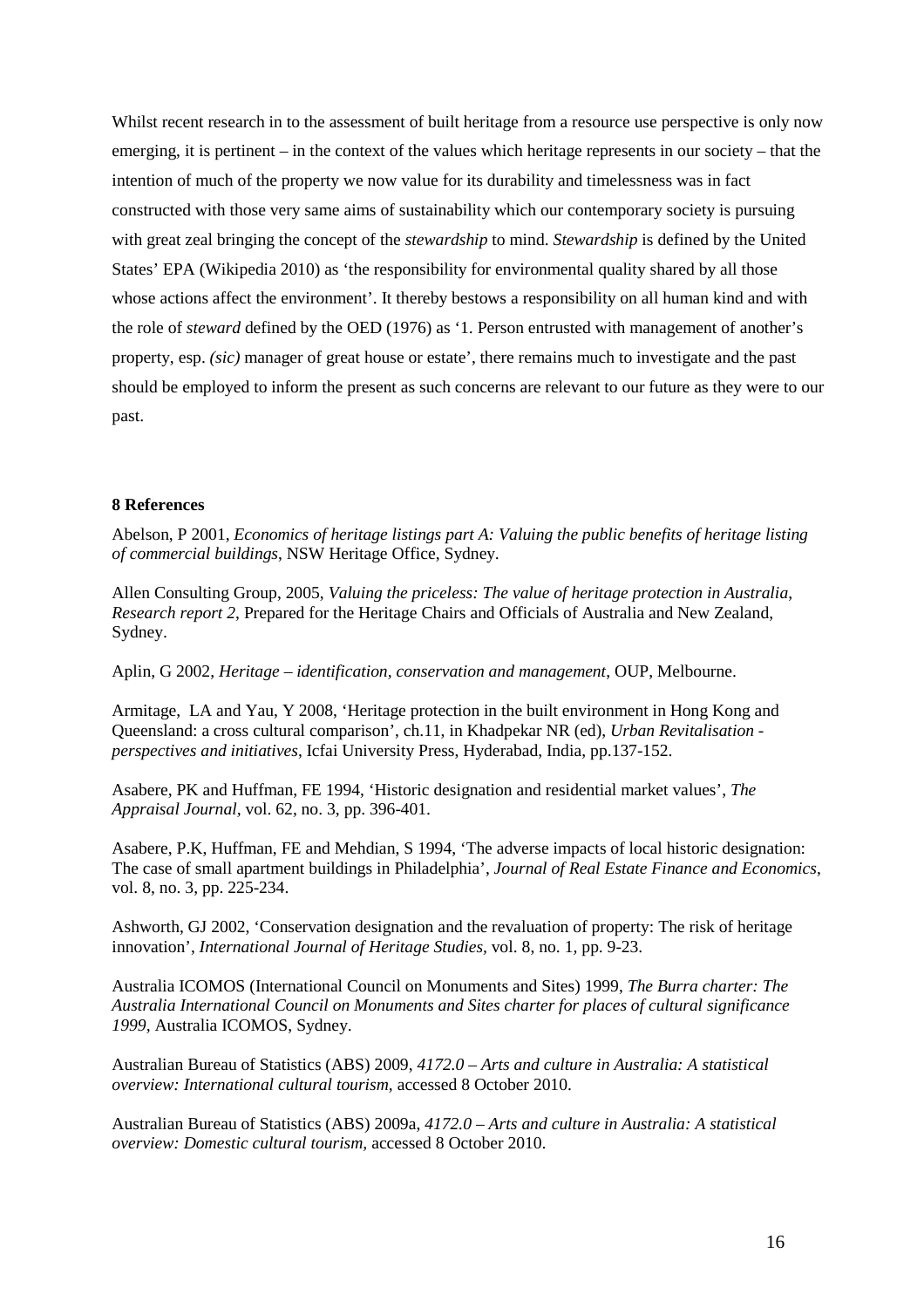Australian Government Productivity Commission 2006, *Conservation of Australia's historic heritage places,* Australian Government Productivity Commission, Melbourne.

*Australian Heritage Commission Act 1975* (Cth)

Australian Property Institute 2008, *Australia and New Zealand Valuation and property standards,*  Australian Property Institute, Deakin, ACT.

Brown, S 2004, 'How to extract cash from old bricks', *The Estates Gazette*, 4 Sept, pp. 112-113.

Carbon Trust 2008, *Low carbon refurbishment of buildings*, Carbon Trust, London, accessed 12 October 2010 http://www.carbontrust.co.uk/Publications/pages/publicationdetail.aspx?id=CTV038

Clark, DE and Herrin, WE 1997, 'Historical preservation and home sale prices: Evidence from the Sacramento housing market', *The Review of Regional Studies*, vol. 27, no. 1, pp. 29-48.

Coulson, NE and Lahr, ML 2005, 'Gracing the land of Elvis and Beale Street: Historic designation and property values in Memphis', *Real Estate Economics*, vol. 33, no. 3, pp. 487-507.

Deodhar, V 2004, 'Does the housing market value heritage? Some empirical evidence', *Macquarie Economics Research Paper,* no. 3, accessed 10 October 2010. http://www.heritage.wa.gov.au/assets/files/LG\_publications/SyndeyResearchHousingMarket.pdf

Dixon, T 2009, *Property in the economy – Sustainability and corporate real estate*, RICS, London.

Dominy, C 2001, *The economics of heritage listings: The impacts of heritage requirements on the financial viability of individual development proposals*. University of Western Sydney, Sydney.

*Environment Protection and Biodiversity Conservation Act 1999* (Cth)

Environmental Protection Authority Western Australia (EPAWA) 2007, *State of the environment report: Western Australia,* Environmental Protection Authority, Perth, WA, accessed Feb. 2008. http://www.soe.wa.gov.au/report/heritage.html.

Ford, DA 1989, 'The effect of historic district registration on single family home prices', *ARUEA Journal,* vol. 17, no. 3, pp. 353-342.

Garnaut, R 2008, *The Garnaut Climate Change Review: Final Report,* Commonwealth of Australia, accessed 12 October 2010.

http://www.garnautreview.org.au/CA25734E0016A131/WebObj/ETSDiscussionPaper\_ExecutiveSum mary/\$File/ETS%20Discussion%20Paper\_Executive%20Summary.pdf

Gore, A 2006, *An Inconvenient Truth,* motion picture, Lawrence Bender Productions and Participant Productions, distributed by Paramount Classics, United States.

Heritage Council of Western Australia (HCWA) and Tourism Western Australia 2005, *A heritage tourism strategy for Western Australia: Background paper,* Heritage Council of Western Australia, Perth.

Horrigan, K 2009, *A study of international approaches to the relationship between heritage conservation and sustainability,* final report of 2009 Churchill Fellowship, Winston Churchill Memorial Trust of Australia., accessed 12<sup>th</sup> October 2010 www.churchilltrust.com.au/site\_media/.../Horrigan\_Kenneth\_2009.pdf